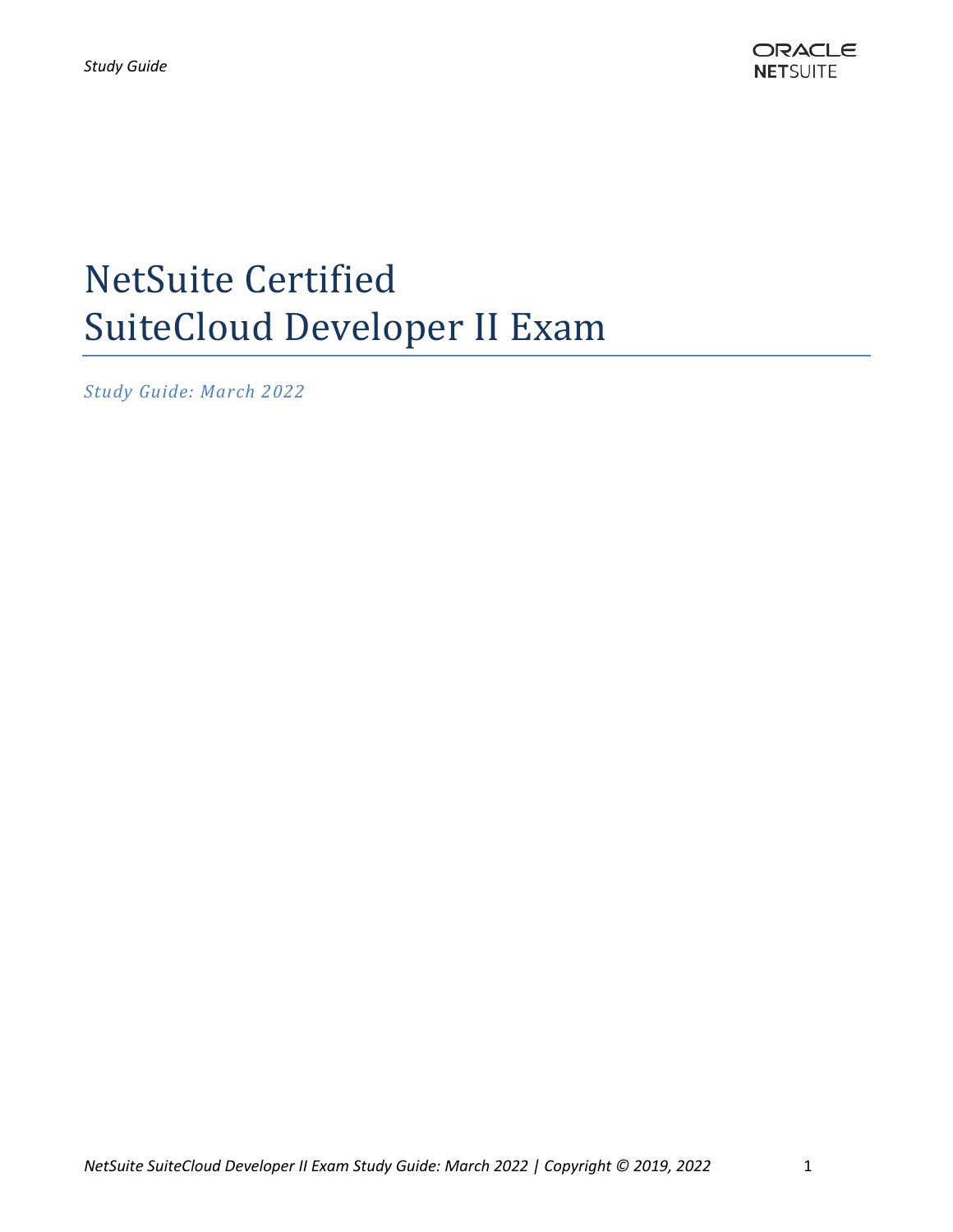

# **Contents**

| Identify the implications of deploying multiple User Event scripts against a single record, order of execution, |  |
|-----------------------------------------------------------------------------------------------------------------|--|
| Identify the risks of implementing only client-side validations and strategies to address them. 9               |  |
|                                                                                                                 |  |
| Determine which variables would be good candidates to use as a company preference, user preference, or          |  |
|                                                                                                                 |  |
| Identify methods for outbound communication and data synchronization from NetSuite 10                           |  |
|                                                                                                                 |  |
|                                                                                                                 |  |
| Identify the time zone implications of various ways of setting date / time values and the ways in which         |  |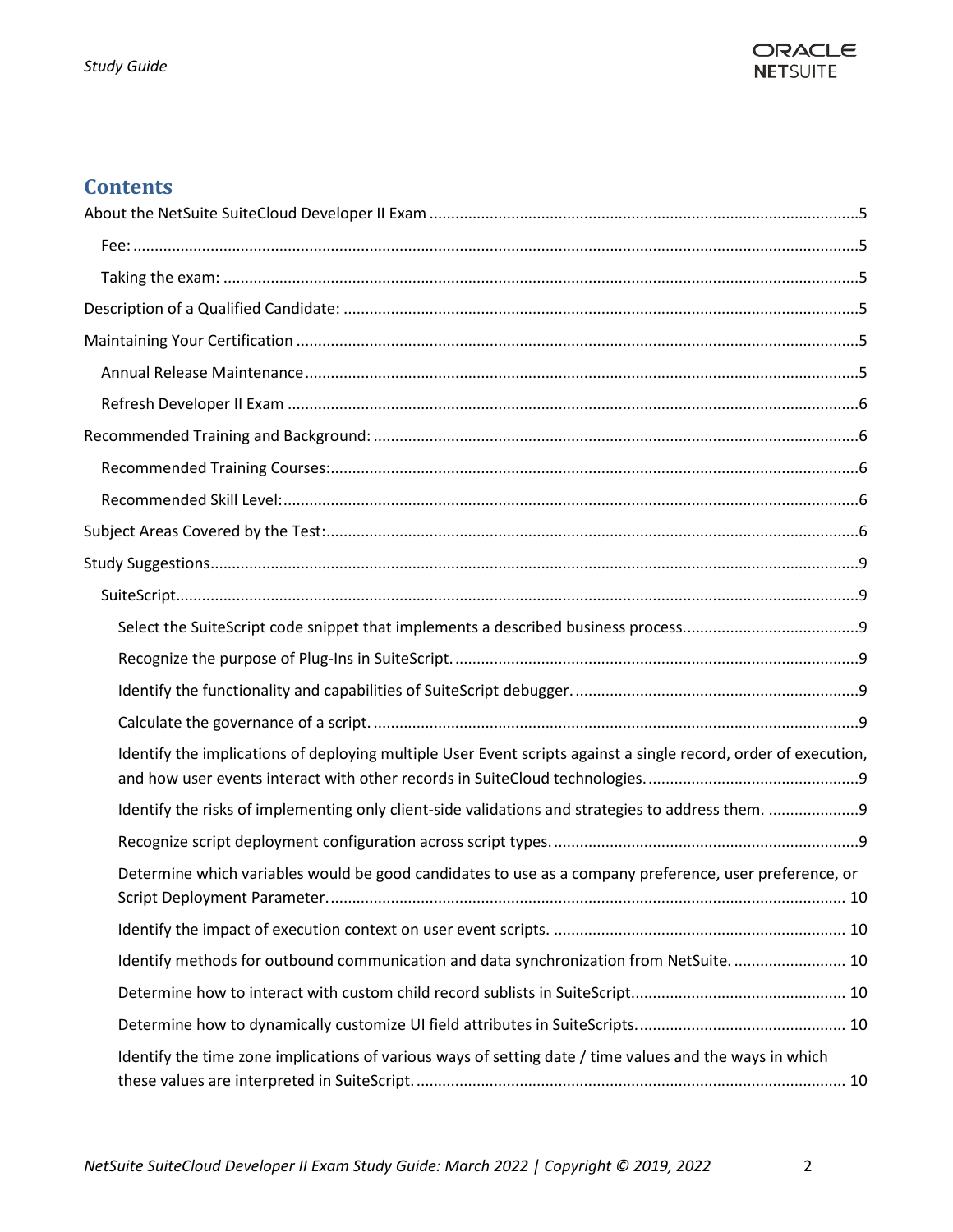## ORACLE **NETSUITE**

| Identify the functionality and best practices when using the Map/Reduce script type.  10                   |  |
|------------------------------------------------------------------------------------------------------------|--|
|                                                                                                            |  |
|                                                                                                            |  |
|                                                                                                            |  |
|                                                                                                            |  |
| Describe the ways in which conditions and triggers can be configured to execute actions and transitions 11 |  |
|                                                                                                            |  |
|                                                                                                            |  |
| Compare capabilities of SuiteFlow and SuiteScript and determine when to use which technology 11            |  |
|                                                                                                            |  |
|                                                                                                            |  |
|                                                                                                            |  |
| Identify the SuiteTalk (Web Services) support, versioning, deprecation and General Availability policy of  |  |
|                                                                                                            |  |
|                                                                                                            |  |
| Determine session policy for Web Services versus UI, and how sessions are managed for the same user        |  |
| Determine session and thread management techniques with a SuiteCloud Plus license.  12                     |  |
|                                                                                                            |  |
|                                                                                                            |  |
| Identify how asynchronous and synchronous Web Services APIs impact integration design and                  |  |
|                                                                                                            |  |
|                                                                                                            |  |
|                                                                                                            |  |
| Identify the performance implications of adding custom fields and the strategies to mitigate performance   |  |
| Given a scenario, select the sourcing and filtering criteria, or the defaulting and validation options for |  |
|                                                                                                            |  |
| Identify the various options available under the permissions model for custom records.  14                 |  |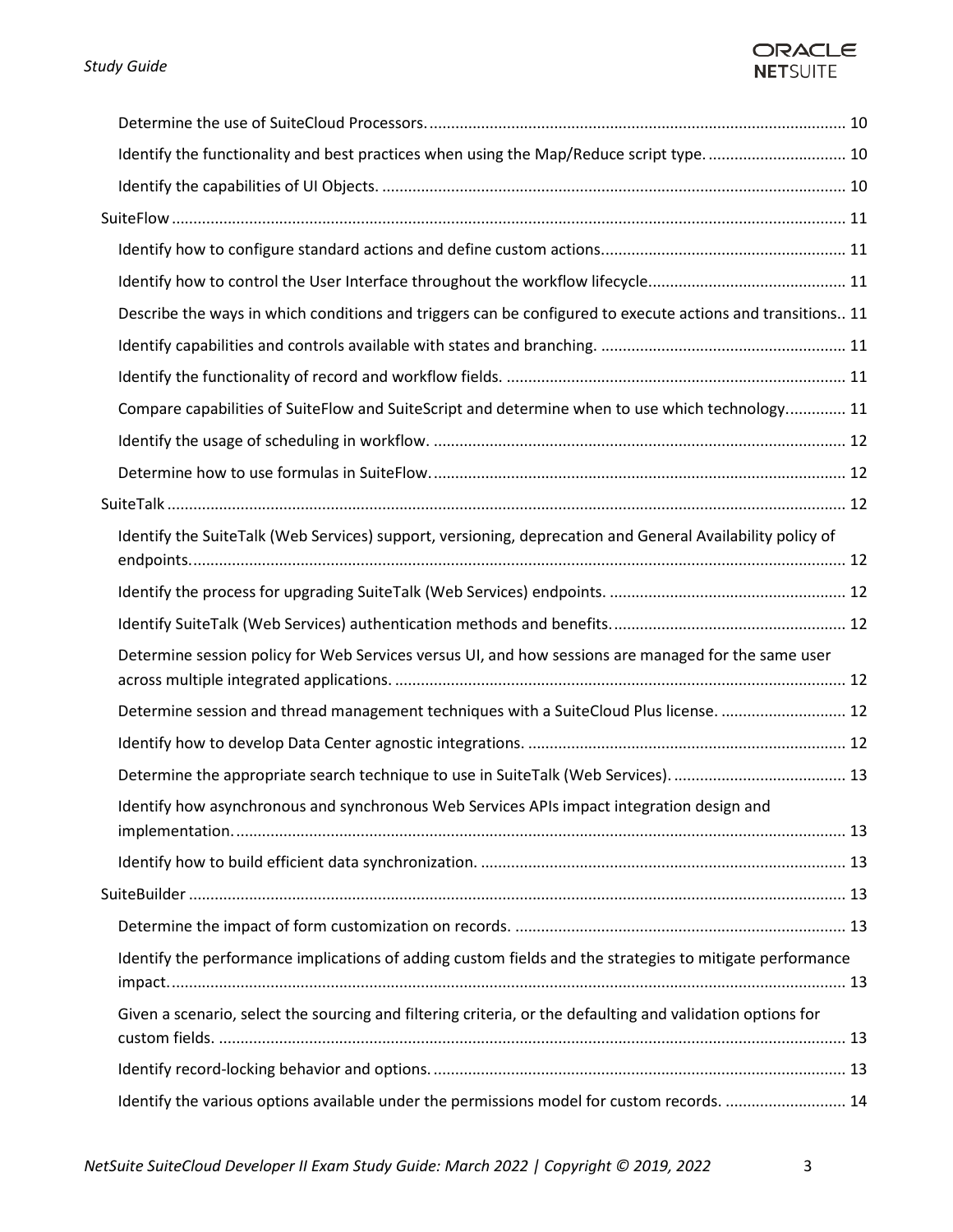## ORACLE **NETSUITE**

| Identify how configurations, settings, and preferences impact the behavior of a NetSuite instance 14            |
|-----------------------------------------------------------------------------------------------------------------|
|                                                                                                                 |
|                                                                                                                 |
|                                                                                                                 |
|                                                                                                                 |
|                                                                                                                 |
|                                                                                                                 |
|                                                                                                                 |
| Determine how SuiteBundler handles collisions or conflicts during installation or update 14                     |
|                                                                                                                 |
| Determine how to set roles and permissions for a given situation in various environments.  15                   |
| Identify strategies for and implications of role management and authentication when integrating with            |
| Identify NetSuite functionality and recommended practices related to restricted data fields (PII, PCI, etc.).15 |
| Determine how to optimize performance, scalability, and reliability in SuiteScript, SuiteFlow and SuiteTalk.    |
| Determine how to troubleshoot and debug in SuiteScript, SuiteFlow and SuiteTalk 15                              |
| Identify considerations when working with production and non-production environments (e.g. differences          |
| Given a scenario, identify applicable integration technologies and their implications.  15                      |
|                                                                                                                 |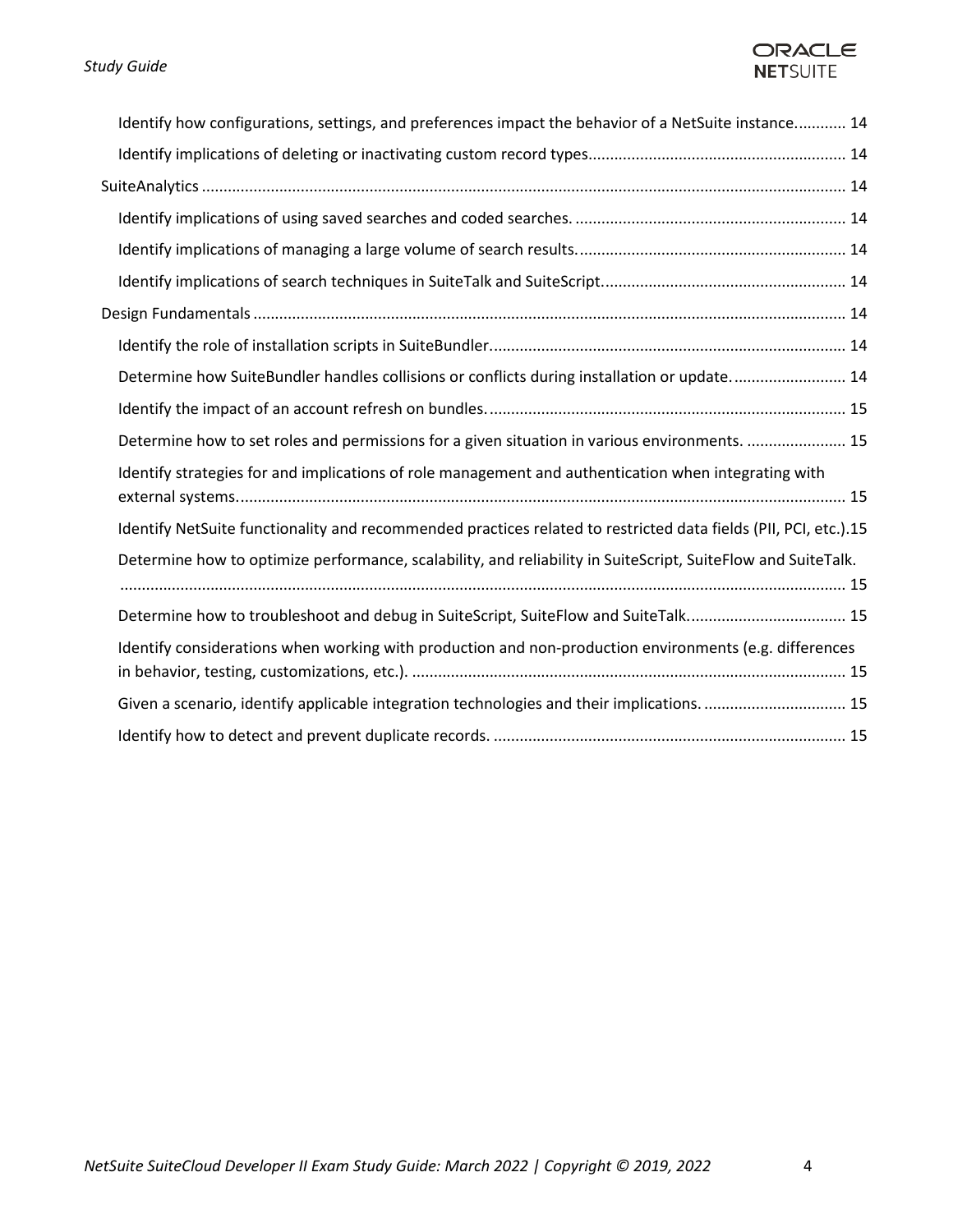

# <span id="page-4-0"></span>**About the NetSuite SuiteCloud Developer II Exam**

This is the second exam required for NetSuite Certified SuiteCloud Developer II, to be taken after the SuiteFoundation exam has been passed.

Passing this SuiteCloud Developer II exam certifies that you have the knowledge and skills necessary to be a **NetSuite Certified SuiteCloud Developer II**. See Description of a Qualified Candidate below.

## <span id="page-4-1"></span>**Fee:**

- $•$  \$250
- \$150 (retake)

## <span id="page-4-2"></span>**Taking the exam:**

- This will be a live proctored examination. Online proctored testing is also available.
- No written or online reference materials may be used during the exam.
- 120 minutes are allotted to complete 75 multiple-choice and matching questions

# <span id="page-4-3"></span>**Description of a Qualified Candidate**

The candidate:

- Ideally has 1-2 years of experience working with a range of SuiteCloud technologies. Has 2-3 years of relevant software development experience.
- Has the knowledge and skills necessary to design, develop, test and deploy secure, scalable, reliable performance solutions to customize, extend and/or interact with NetSuite.
- Can explain the implications and benefits of NetSuite development and platform options.

Knowledge of JavaScript, SQL, SOAP, XML, JSON, and REST technologies will also be helpful.

# <span id="page-4-4"></span>**Maintaining Your Certification**

There will be 2 ongoing requirements for maintaining your NetSuite Certified Developer title:

## <span id="page-4-5"></span>**Annual Release Maintenance**

NetSuite will publish a once-per-year unproctored "New Release Quiz" to validate awareness of new NetSuite features released in the previous year. Information on availability of this Quiz will be communicated in the following ways:

- Posted to the Announcements on the Certification webpage: [www.netsuite.com/certification](http://www.netsuite.com/certification)
- Posted to the closed LinkedIn Certified Developer Group
- Emailed out to the email of record in the Certification Status Search Tool available on the above webpage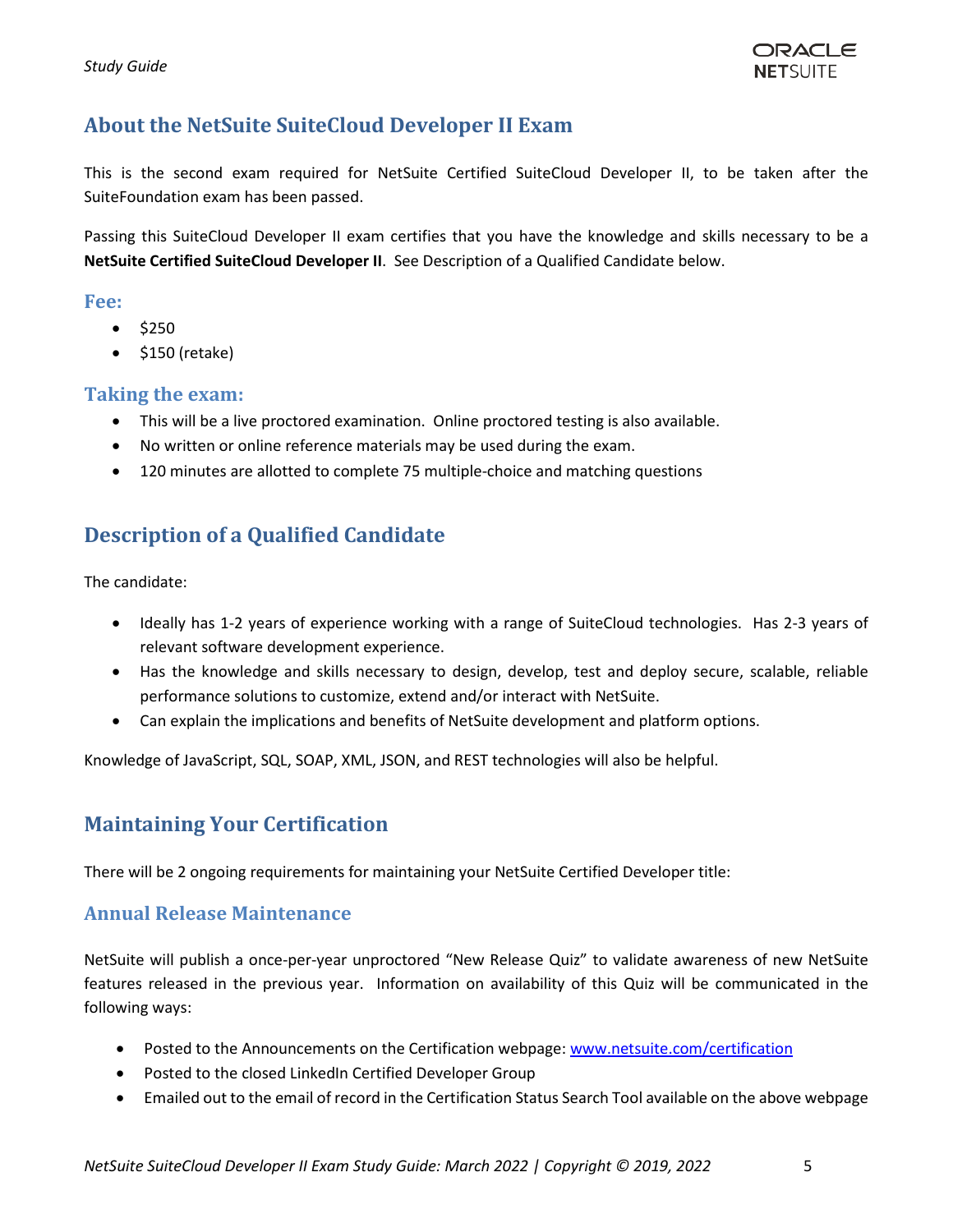

## <span id="page-5-0"></span>**Refresh Developer II Exam**

NetSuite will rewrite the Developer II Exam as needed. Oracle NetSuite Certified SuiteCloud Developer II certificate holders will be required to retake and pass this exam to maintain their certification.

# <span id="page-5-1"></span>**Recommended Training and Background**

These courses and skills are recommended for candidates planning to take this exam:

## <span id="page-5-2"></span>**Recommended Training Courses:**

- [SuiteAnalytics: Reports and Searches](http://www.netsuite.com/portal/services/training/description-suite-analytics-reports-and-searches.shtml) (2 days)
- [SuiteAnalytics: Advanced Searches](http://www.netsuite.com/portal/services/training/description-suite-analytics-advanced-searches.shtml) (2 days)
- [SuiteCloud: Exploring the NetSuite Platform](http://www.netsuite.com/portal/services/training/description-suitecloud-exploring-the-netsuite-platform.shtml) (2 days)
- [SuiteFlow: Advanced Workflows](http://www.netsuite.com/portal/services/training/suite-training/description-suiteflow-advanced-workflows.shtml) (3 days)
- SuiteScript [2.0: Extend NetSuite with JavaScript](http://www.netsuite.com/portal/services/training/suite-training/description-suitescript-2.shtml) (5 days)
- **[SuiteScript 2.0: Custom User Interface Development](https://www.netsuite.com/portal/services/training/suite-training/description-suitescript-2-cuid.shtml) (2days)**
- [SuiteScript 2.0 for Experienced SuiteScript Developers](https://www.netsuite.com/portal/services/training/suite-training/description-suitescript-2-experienced.shtml) (2 days)
- [SuiteTalk: Integrate Your Applications](http://www.netsuite.com/portal/services/training/description-suitetalk.shtml) (5 days)
- [SuiteCloud Developer II Exam Preparation \(SuiteScript 2.0\)](https://www.netsuite.com/portal/services/training/suite-training/description-suitecloud-dev-exam-preparation.shtml) (2 days)

## <span id="page-5-3"></span>**Recommended Skill Level**

- 1-2 years of experience working with a range of SuiteCloud technologies
- 2-3 years of relevant software development experience
- Knowledge of JavaScript, SQL, SOAP, XML, JSON, and REST technologies helpful

# <span id="page-5-4"></span>**Subject Areas Covered by the Test**

These are the broad subject areas covered on the exam:

- SuiteScript (2.0)
- SuiteAnalytics
- SuiteFlow
- SuiteTalk
- SuiteBundler
- SuiteBuilder
- Design Fundamentals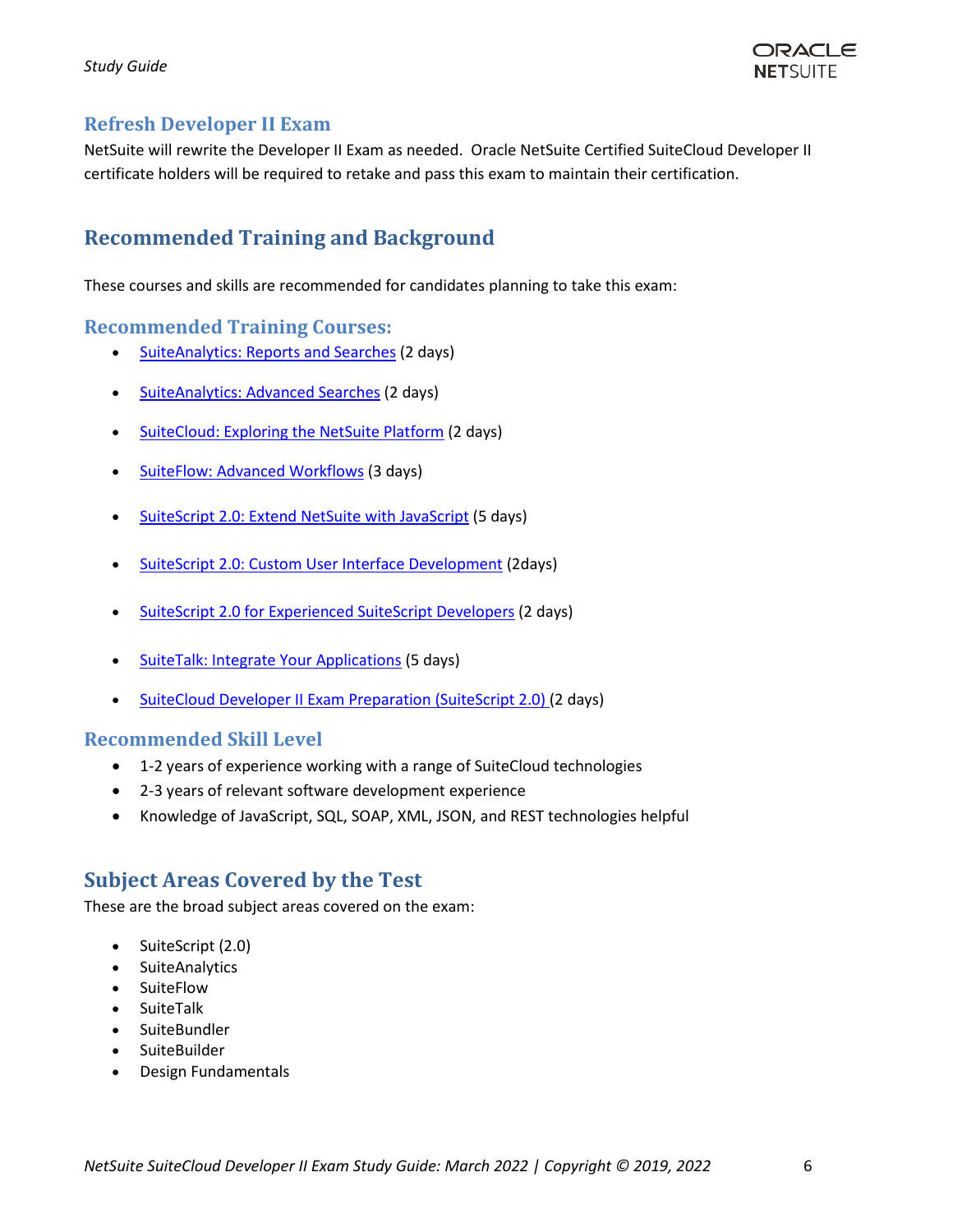

Review the following table, each subject area is broken out into more detail:

| <b>Topic</b>           | Objective                                                                                                                                                                                     |
|------------------------|-----------------------------------------------------------------------------------------------------------------------------------------------------------------------------------------------|
| <b>SuiteScript 2.0</b> | Select the SuiteScript (2.0) code snippet that implements a described business process.                                                                                                       |
|                        | Recognize the purpose of Plug-Ins in SuiteScript (2.0).                                                                                                                                       |
|                        | Identify the functionality and capabilities of SuiteScript debugger                                                                                                                           |
|                        | Given a scenario, identify the proper pattern to invoke a scheduled script to support a<br>long-running process.                                                                              |
|                        | Calculate the governance of a script.                                                                                                                                                         |
|                        | Identify implications of deploying multiple User Event scripts against a single record,<br>order of execution, and how user events interact with other records in SuiteCloud<br>technologies. |
|                        | Identify the risks of implementing only client-side validations and strategies to address<br>them.                                                                                            |
|                        | Recognize script deployment configuration across script types.                                                                                                                                |
|                        | Determine which variables would be good candidates to use as a company preference,<br>user preference, or Script Deployment Parameter.                                                        |
|                        | Identify the impact of execution context on user event scripts.                                                                                                                               |
|                        | (new objective) Identify methods for outbound communication and data<br>synchronization from NetSuite.                                                                                        |
|                        | Determine how to interact with custom child record sublists in SuiteScript (2.0).                                                                                                             |
|                        | Determine how to dynamically customize UI field attributes in SuiteScripts (2.0).                                                                                                             |
|                        | Identify the time zone implications of various ways of setting date / time values and the                                                                                                     |
|                        | ways in which these values are interpreted in SuiteScript (2.0)                                                                                                                               |
|                        | (new objective) Determine the use of SuiteCloud Processors.                                                                                                                                   |
|                        | (new objective) Identify the functionality and best practices when using the<br>Map/Reduce script type.                                                                                       |
|                        | Identify the capabilities of UI Objects.                                                                                                                                                      |
|                        | Identify how to configure standard actions and define custom actions.                                                                                                                         |
|                        | Identify how to control the User Interface throughout the workflow lifecycle.                                                                                                                 |
| <b>SuiteFlow</b>       | Describe the ways in which conditions and triggers can be configured to execute actions<br>and transitions.                                                                                   |
|                        | Identify capabilities and controls available with states and branching.                                                                                                                       |
|                        | Identify the functionality of record and workflow fields.                                                                                                                                     |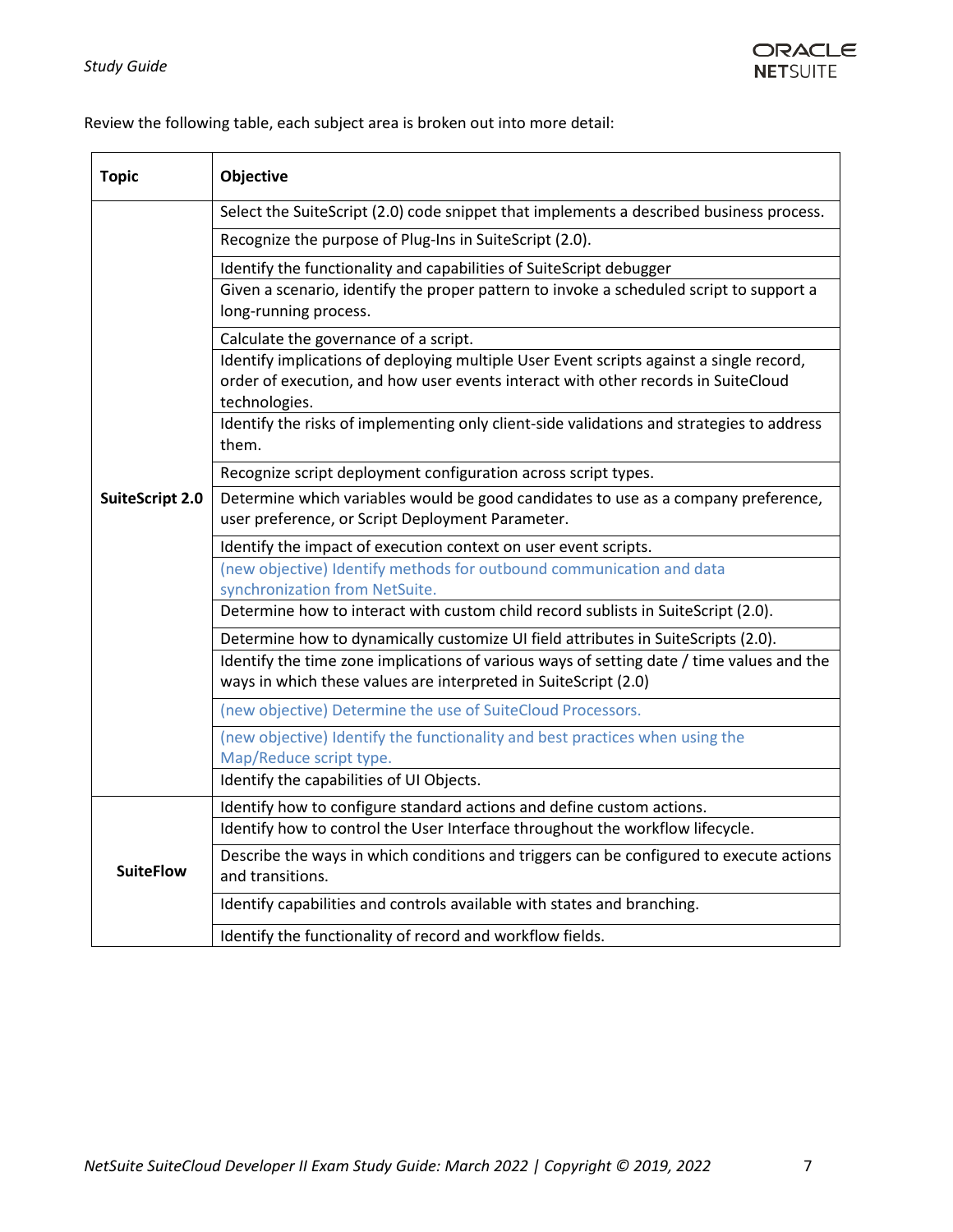

| <b>SuiteFlow</b>                     | Compare capabilities of SuiteFlow and SuiteScript (2.0) and determine when to use            |
|--------------------------------------|----------------------------------------------------------------------------------------------|
|                                      | which technology.                                                                            |
|                                      | Identify the usage of scheduling in workflow.                                                |
|                                      | Determine how to use formulas in SuiteFlow.                                                  |
|                                      | Identify the SuiteTalk (Web Services) support, versioning, deprecation and General           |
|                                      | Availability policy of endpoints.                                                            |
|                                      | Identify the process for upgrading SuiteTalk (Web Services) endpoints.                       |
|                                      | Identify SuiteTalk (Web Services) authentication methods and benefits.                       |
|                                      | Determine session policy for Web Services versus UI; and how sessions are managed            |
|                                      | for the same user across multiple integrated applications.                                   |
| <b>SuiteTalk</b>                     | Determine session and thread management techniques with a SuiteCloud Plus<br>license.        |
|                                      | Identify how to develop Data Center-agnostic integrations.                                   |
|                                      | Determine the appropriate search technique to use in SuiteTalk (Web Services).               |
|                                      | Identify how asynchronous and synchronous Web Services APIs impact integration               |
|                                      | design and implementation.                                                                   |
|                                      | Identify how to build efficient data synchronization.                                        |
|                                      | Determine the impact of form customization on records.                                       |
|                                      | Identify the performance implications of adding custom fields and the strategies to          |
|                                      | mitigate performance impact.                                                                 |
|                                      | Given a scenario, select the sourcing and filtering criteria, or the defaulting and          |
|                                      | validation options for custom fields.                                                        |
| <b>SuiteBuilder</b>                  | Identify record-locking behavior and options.                                                |
|                                      | Identify the various options available under the permissions model for custom                |
|                                      | records.                                                                                     |
|                                      | Identify how configurations, settings, and preferences impact the behavior of a              |
|                                      | NetSuite instance.                                                                           |
|                                      | Identify implications of deleting or inactivating custom record types.                       |
|                                      | Identify implications of using saved searches and coded searches.                            |
| <b>SuiteAnalytics</b>                | Identify implications of managing a large volume of search results.                          |
|                                      | Identify implications of search techniques in SuiteTalk and SuiteScript (2.0).               |
|                                      | Identify the role of installation scripts in SuiteBundler.                                   |
| <b>Design</b><br><b>Fundamentals</b> | Determine how SuiteBundler handles collisions or conflicts during installation or<br>update. |
|                                      |                                                                                              |
|                                      | Identify the impact of an account refresh on bundles.                                        |
|                                      | Determine how to set roles and permissions for a given situation in various<br>environments. |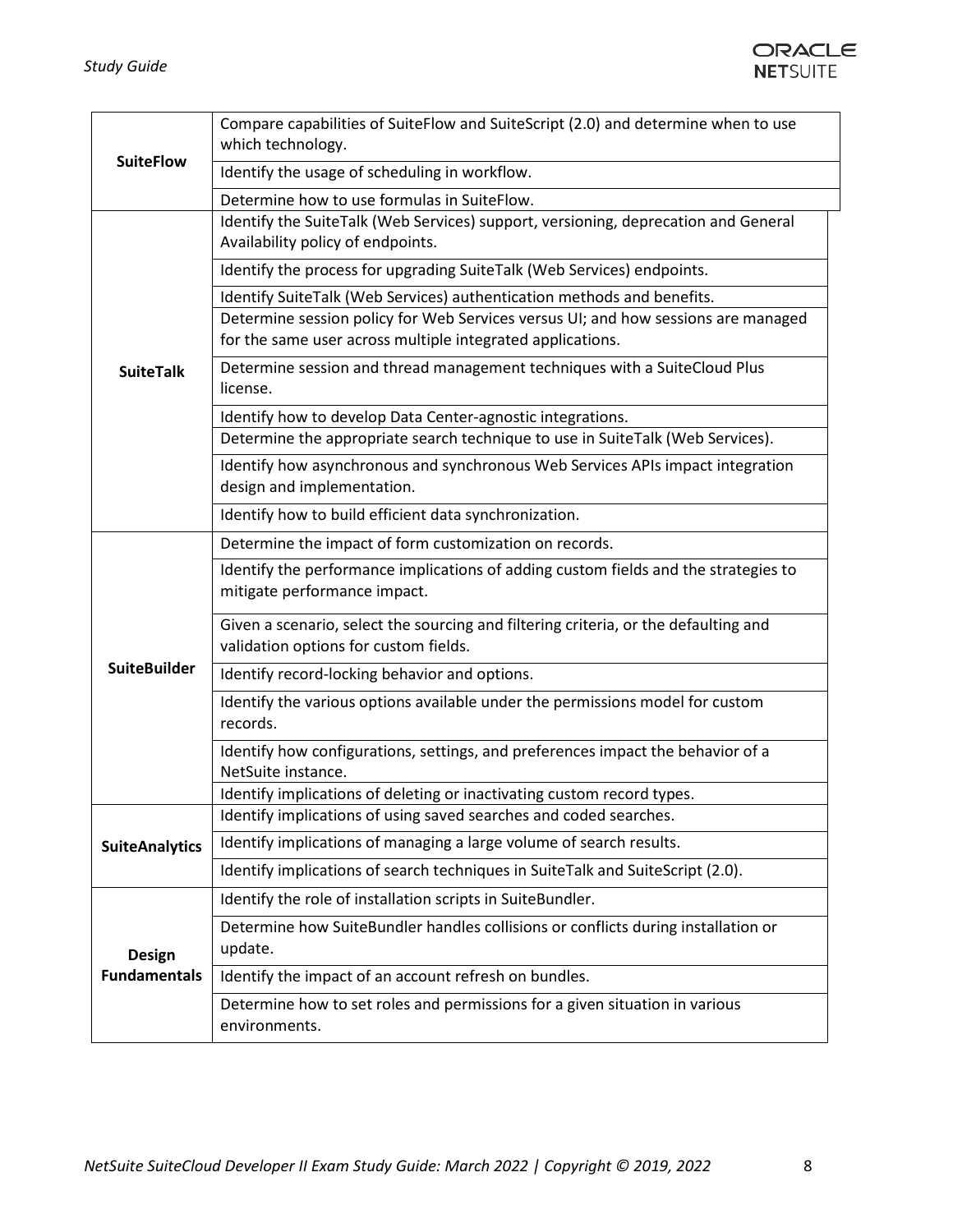

| <b>Design</b><br><b>Fundamentals</b> | Identify strategies for and implications of role management and authentication when<br>integrating with external systems.                                            |
|--------------------------------------|----------------------------------------------------------------------------------------------------------------------------------------------------------------------|
|                                      | Identify NetSuite functionality and recommended practices related to restricted data<br>fields (PII, PCI, e.g.).                                                     |
|                                      | Determine how to optimize performance, scalability, and reliability in SuiteScript<br>(2.0), SuiteFlow and SuiteTalk.                                                |
|                                      | Determine how to troubleshoot and debug in SuiteScript (2.0), SuiteFlow and<br>SuiteTalk.                                                                            |
|                                      | Identify considerations when working with production and non-production                                                                                              |
|                                      | environments (e.g. differences in behavior, testing, customizations, etc.)<br>Given a scenario, identify applicable integration technologies and their implications. |
|                                      |                                                                                                                                                                      |
|                                      | Identify how to detect and prevent duplicate records.                                                                                                                |

# <span id="page-8-0"></span>**Study Suggestions**

## <span id="page-8-1"></span>**SuiteScript**

#### <span id="page-8-2"></span>**Select the SuiteScript code snippet that implements a described business process.**

**How to Study:** Identify availability and functionality of search SuiteScript APIs (Examples: getOldRecord, more, others, sample list, etc.). Identify availability and functionality of SuiteScript Objects.

#### <span id="page-8-3"></span>**Recognize the purpose of Plug-Ins in SuiteScript.**

**How to Study:** Identify when to use Plug-Ins. SuiteAnswers topic: Custom Plug-in Overview.

## <span id="page-8-4"></span>**Identify the functionality and capabilities of SuiteScript debugger.**

**How to Study:** Compare ad-hoc and deployed debugging.

#### <span id="page-8-5"></span>**Calculate the governance of a script.**

**How to Study:** SuiteAnswers topics: SuiteScript Governance; Script Usage Unit Limits

<span id="page-8-6"></span>**Identify the implications of deploying multiple User Event scripts against a single record, order of execution, and how user events interact with other records in SuiteCloud technologies. How to Study:** SuiteAnswers topic: How Many User Events Can I Have on One Record?

<span id="page-8-7"></span>**Identify the risks of implementing only client-side validations and strategies to address them. How to Study:** Identify reasons to perform validations--avoid bad data. Validations should be performed on the client in addition to the server. This will ensure that records being created via an Integration or Data Migration are also validated.

#### <span id="page-8-8"></span>**Recognize script deployment configuration across script types.**

**How to Study:** Impact of different ways of deploying scripts. Clients Scripts versus Global Client Scripts (Form versus Record). Code re-use: Opportunity, Estimate, Sales Order, Cash Sale, Invoice but not Item Receipt.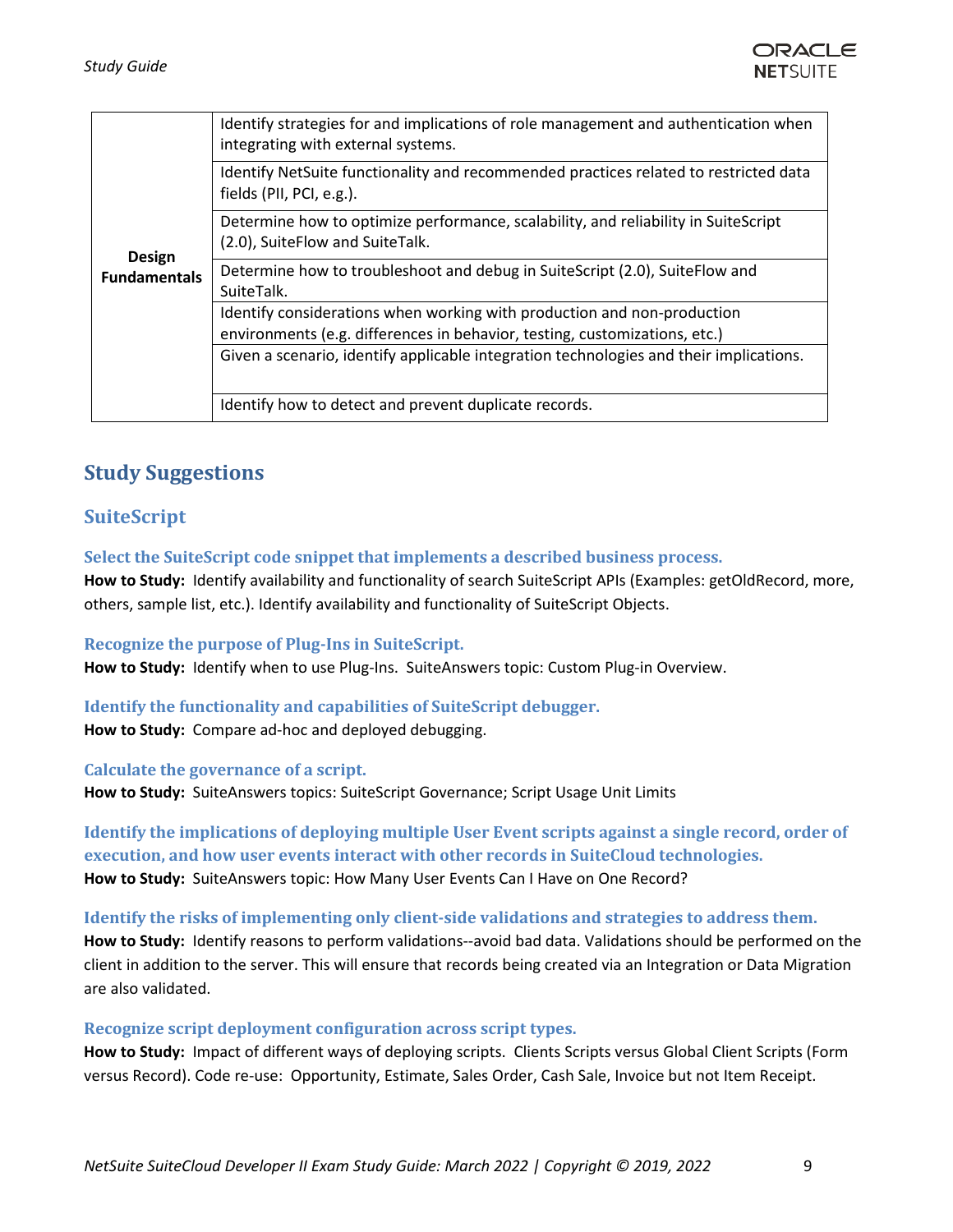

## <span id="page-9-0"></span>**Determine which variables would be good candidates to use as a company preference, user preference, or Script Deployment Parameter.**

**How to Study:** How to utilize script parameters to customize a specific solution: NLAPI scheduled script, Saved Search ID, Notification Email Address. Determine the impact of leaving some script parameters null (blank settings can throw off performance).

## <span id="page-9-1"></span>**Identify the impact of execution context on user event scripts.**

**How to Study:** Understand the impact of session and execution context, i.e. UI versus Web services versus Web store.

## <span id="page-9-2"></span>**Identify methods for outbound communication and data synchronization from NetSuite.**

**How to Study:** Understand outbound integrations. Identify pattern to synch with an external system. It is important to consider external ID nuances. Include considerations for multiple data centers. Identify which domain to use and to connect it for RESTlets. Find this information covered under SuiteTalk as well.

## <span id="page-9-3"></span>**Determine how to interact with custom child record sublists in SuiteScript (2.0)**

**How to Study:** Understand the connection between a parent record and its child record/s. Identify the steps needed to extract and process these child records using the parent record as a reference on the code level. This technique is important as it replicates the primary key-foreign key relationship in a relational database setup.

## <span id="page-9-4"></span>**Determine how to dynamically customize UI field attributes in SuiteScripts.**

**How to Study:** Understand managing field attributes and interaction through scripting.

## <span id="page-9-5"></span>**Identify the time zone implications of various ways of setting date / time values and the ways in which these values are interpreted in SuiteScript.**

**How to Study:** Understand the differences between the way time zone is set for the different API calls (explicit and/or inferred), understand how scripts will interpret these values, and understand which time zone is used to interpret the time when scheduled scripts will run.

## <span id="page-9-6"></span>**Determine the use of SuiteCloud Processors.**

**How to Study:** Understand Processor architecture and what types of processing are supported. Know how to monitor Processor performance, utilization, concurrency, and job priority.

## <span id="page-9-7"></span>**Identify the functionality and best practices when using the Map/Reduce script type.**

**How to Study:** Understand Map/Reduce key concepts, for example the difference between Map/Reduce and Scheduled script types, and review Map/Reduce use cases.

## <span id="page-9-8"></span>**Identify the capabilities of UI Objects.**

**How to Study:** Identify controls that are needed to build a UI. Examples may include and are not limited to: Form versus list versus Assistant Suitelet, in before load, recognize available UI objects (e.g., add sub-tabs dynamically). Understand how fields are rendered the UI (i.e. order, accessibility)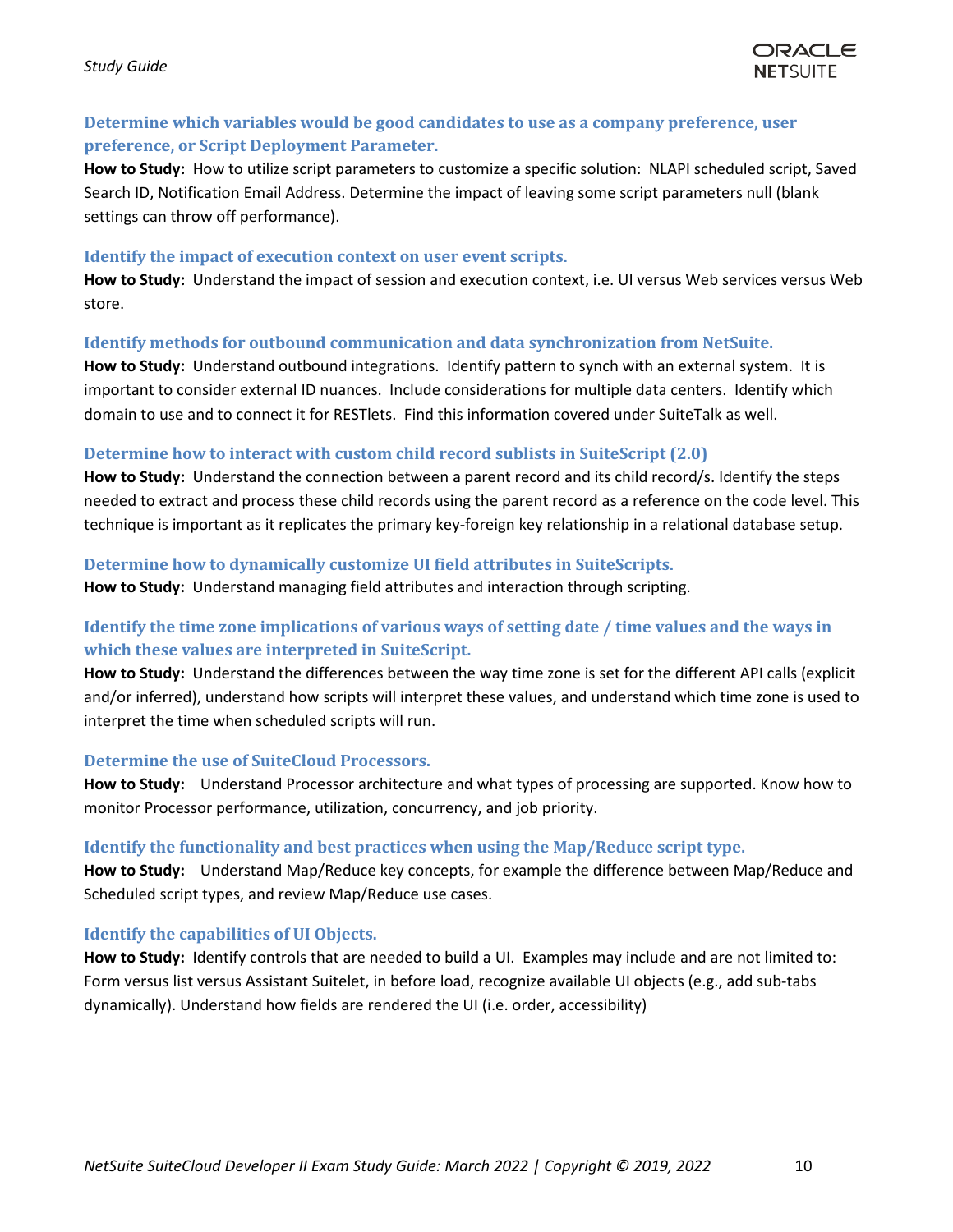

## <span id="page-10-0"></span>**SuiteFlow**

## <span id="page-10-1"></span>**Identify how to configure standard actions and define custom actions.**

**How to Study:** Recognize which actions are standard versus custom (or fake), Explain how to create and configure a custom action. Identify all the pieces that go into building a custom action: build workflow action script, identify input parameters (script parameters), identify output parameter, plug into workflow at appropriate trigger point(s), create workflow field to hold return data. Understand that the context of current record is passed into the workflow action script. Identify actions that can be executed on a server.

## <span id="page-10-2"></span>**Identify how to control the User Interface throughout the workflow lifecycle.**

**How to Study:** Identify how to change the display of fields for an end user throughout a workflow based on the status of the record, for example how to effectively use all the actions that can alter the user interface: Set Field Display Type, Set Field Display Label, Add Button, Lock Record. Know how to use these actions at appropriate trigger points (such as Before Record Load or Before User Edit).

## <span id="page-10-3"></span>**Describe the ways in which conditions and triggers can be configured to execute actions and transitions.**

**How to Study:** Identify how server and client triggers can be executed. Identify how transitions are triggered, for example mass update workflow. It is important to know how configuration of trigger affects execution of actions. For example, User Error behaves differently when configured on a client trigger such as Before User Submit versus server trigger of Before Record Submit. Some actions may not execute with certain triggers. For example, it is not possible to execute Send Email at Before Record Submit. On Entry and On Exit triggers may also affect how actions are executed. Predict or identify the outcome of workflow actions based on trigger configuration. Know how to filter execution of actions and transitions through event type. Test may include, but is not limited to: Condition builder, saved search results, buttons, states in other workflows, and time intervals.

## <span id="page-10-4"></span>**Identify capabilities and controls available with states and branching.**

**How to Study:** Examples may include and are not limited to: How to use "Do not exit workflow", Identify how to design an approval workflow that moves through a series of sequential approvers.

## <span id="page-10-5"></span>**Identify the functionality of record and workflow fields.**

**How to Study:** Know when to use workflow fields versus custom fields and which workflow fields are specific to workflow only. Examples may include, but are not limited to: Workflow fields only show in workflow history; Workflow fields do not show in the main area of a record form; record fields must be used when the data should be available in 2 or more workflows running on the same record, except in the case of passing parameters to a sub-workflow. Decisions on using workflow fields versus record fields may also depend on whether searches need to include the fields.

#### <span id="page-10-6"></span>**Compare capabilities of SuiteFlow and SuiteScript and determine when to use which technology.**

**How to Study:** What are the basic limitations and benefits of each? For example, both SuiteFlow and SuiteScript can be used to create customer records. However, SuiteScript must be used to create new sales order records due to sublist limitation in SuiteFlow.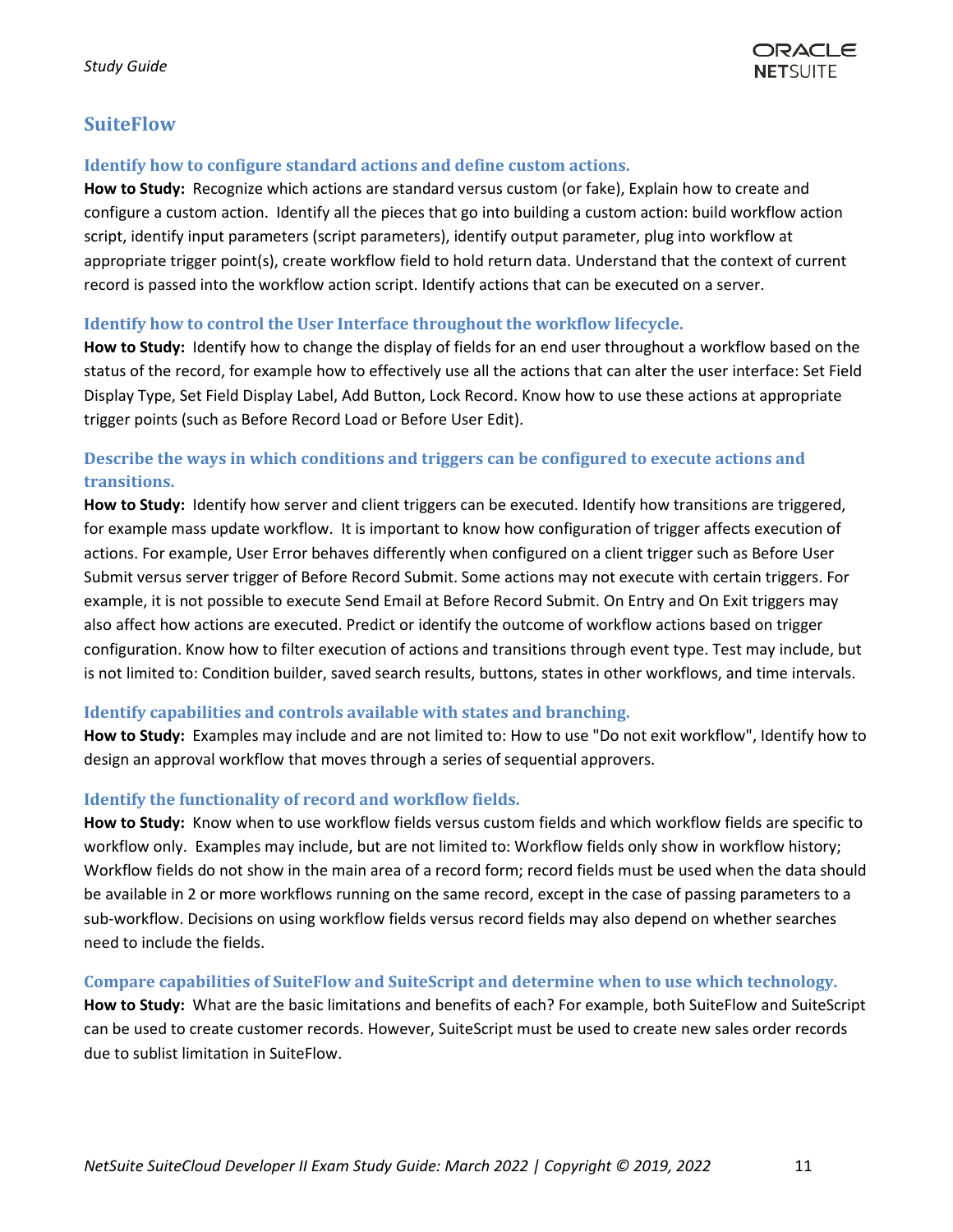#### *Study Guide*



## <span id="page-11-0"></span>**Identify the usage of scheduling in workflow.**

**How to Study:** Identify time-based workflow actions and transitions. Recognize when and how to use scheduled workflows, scheduled actions, and scheduled transitions.

## <span id="page-11-1"></span>**Determine how to use formulas in SuiteFlow.**

How to Study: Identify where formulas can be used. Determine the usage of SQL and SuiteScript formulas; compute their results.

## <span id="page-11-2"></span>**SuiteTalk**

## <span id="page-11-3"></span>**Identify the SuiteTalk (Web Services) support, versioning, deprecation and General Availability policy of endpoints.**

**How to Study:** Identify availability and functionality of SuiteTalk API for these functions.

#### <span id="page-11-4"></span>**Identify the process for upgrading SuiteTalk (Web Services) endpoints.**

**How to Study:** Understand Endpoint versioning. Compare sequentially versus upgrading over multiple versions versus skipping some versions.

#### <span id="page-11-5"></span>**Identify SuiteTalk (Web Services) authentication methods and benefits.**

**How to Study:** Identify different methods for authentication. What are the benefits of login versus request level credentials? Which single sign-on options are available through Web Services?

## <span id="page-11-6"></span>**Determine session policy for Web Services versus UI, and how sessions are managed for the same user across multiple integrated applications.**

**How to Study:** Identify methods for session management. Every user is entitled to a UI session and a WS session concurrently. Sessions initiated for the same user across browsers or integration points invalidate other existing sessions.

## <span id="page-11-7"></span>**Determine session and thread management techniques with a SuiteCloud Plus license.**

**How to Study:** Identify methods for managing concurrent sessions with SuiteCloud Plus. Choose from among code samples for queuing and pooling algorithm. Java or .Net? Understand multiple thread management/concurrency aspect.

## <span id="page-11-8"></span>**Identify how to develop Data Center agnostic integrations.**

**How to Study:** Working with multiple data center. This may include, but not limited to these APIs: getDataCenterURL; or REST service for DC URL. Consider how disaster recovery may dynamically discover the correct Data Center URL for a NetSuite account.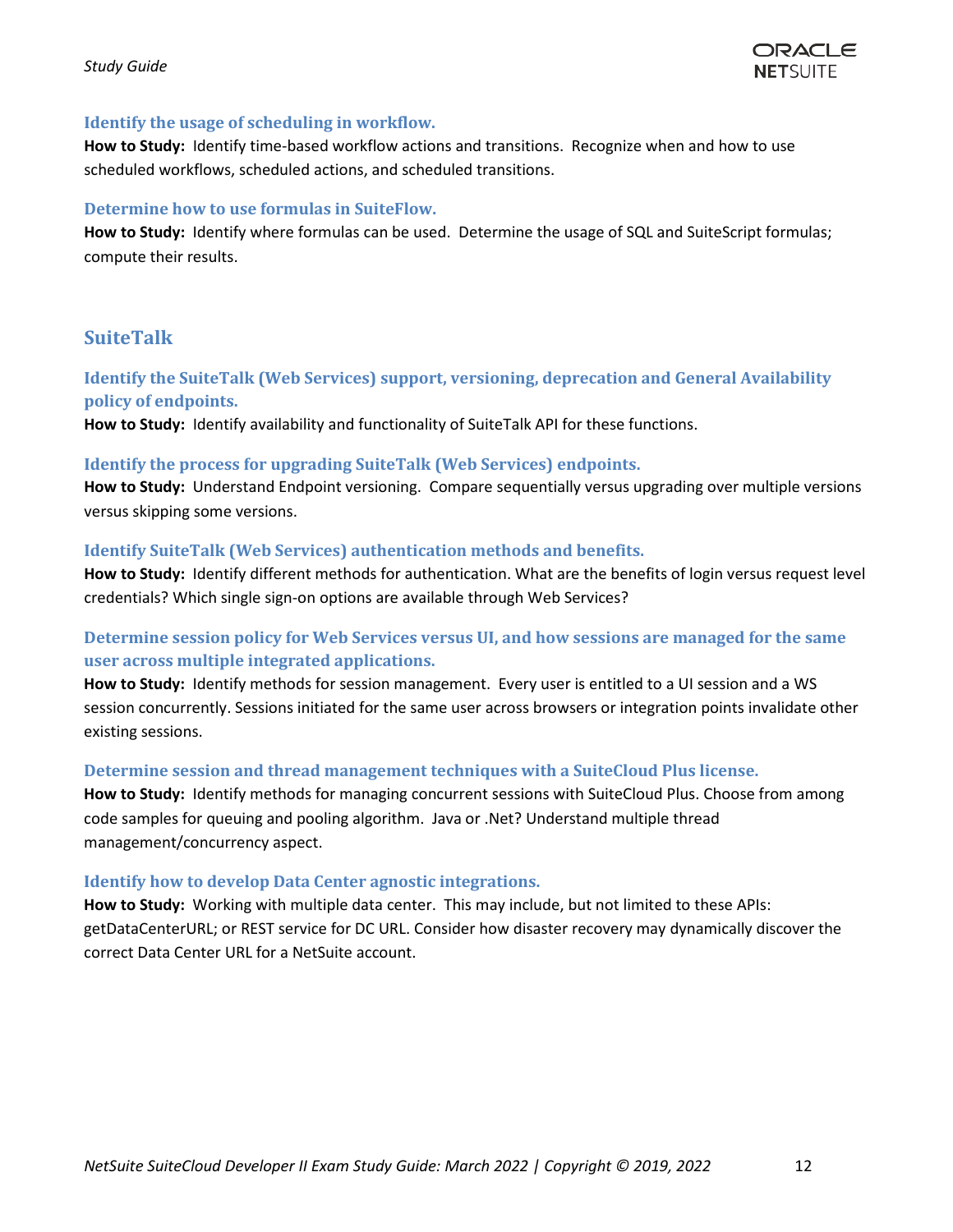

## <span id="page-12-0"></span>**Determine the appropriate search technique to use in SuiteTalk (Web Services).**

**How to Study:** Identify the most efficient method for searching. Examples may include and are not limited to: When to use basic (returns entire record) versus advanced searches (returns defined results only but allows joined record search) versus saved search. Given a scenario, identify which search method to use: Using abstract Searches with items and entities, using joined searches to return specific fields on a record or on a related record and save multiple roundtrips, using a single search instead. This is about performance and efficiency, custom joins in advanced search can save multiple round trips for data lookups.

## <span id="page-12-1"></span>**Identify how asynchronous and synchronous Web Services APIs impact integration design and implementation.**

**How to Study:** When to use asynch versus synch operations and differences between allotments of usage from these.

## <span id="page-12-2"></span>**Identify how to build efficient data synchronization.**

**How to Study:** Identify issues around data synchronization for internal and external IDs. Examples may include and are not limited to: Use of external IDs and getDeletedRecords and advanced search with lastModifiedDate. Identify the key concepts in SuiteTalk APIs that help you build an efficient data synchronization between an external application and NetSuite.

## <span id="page-12-3"></span>**SuiteBuilder**

## <span id="page-12-4"></span>**Determine the impact of form customization on records.**

**How to Study:** How does form customization impact field validation on records. Consider hidden fields, mandatory fields, field validation, etc.

## <span id="page-12-5"></span>**Identify the performance implications of adding custom fields and the strategies to mitigate performance impact.**

**How to Study:** Impact of adding many custom fields in forms on performance. How does the type of field in forms vary in their impact on performance? Given an example of a use case with defined number and data types of custom fields being processed in the forms, identify the performance implications and determine strategies to alleviate them.

## <span id="page-12-6"></span>**Given a scenario, select the sourcing and filtering criteria, or the defaulting and validation options for custom fields.**

**How to Study:** Determine how to leverage sourcing, filtering, and validation on custom fields. Example: The values on a dropdown field may vary based upon a previous dropdown field value.

## <span id="page-12-7"></span>**Identify record-locking behavior and options.**

**How to Study:** Identify the benefits of enabling optimistic locking for custom records, and other ways in which fields are locked.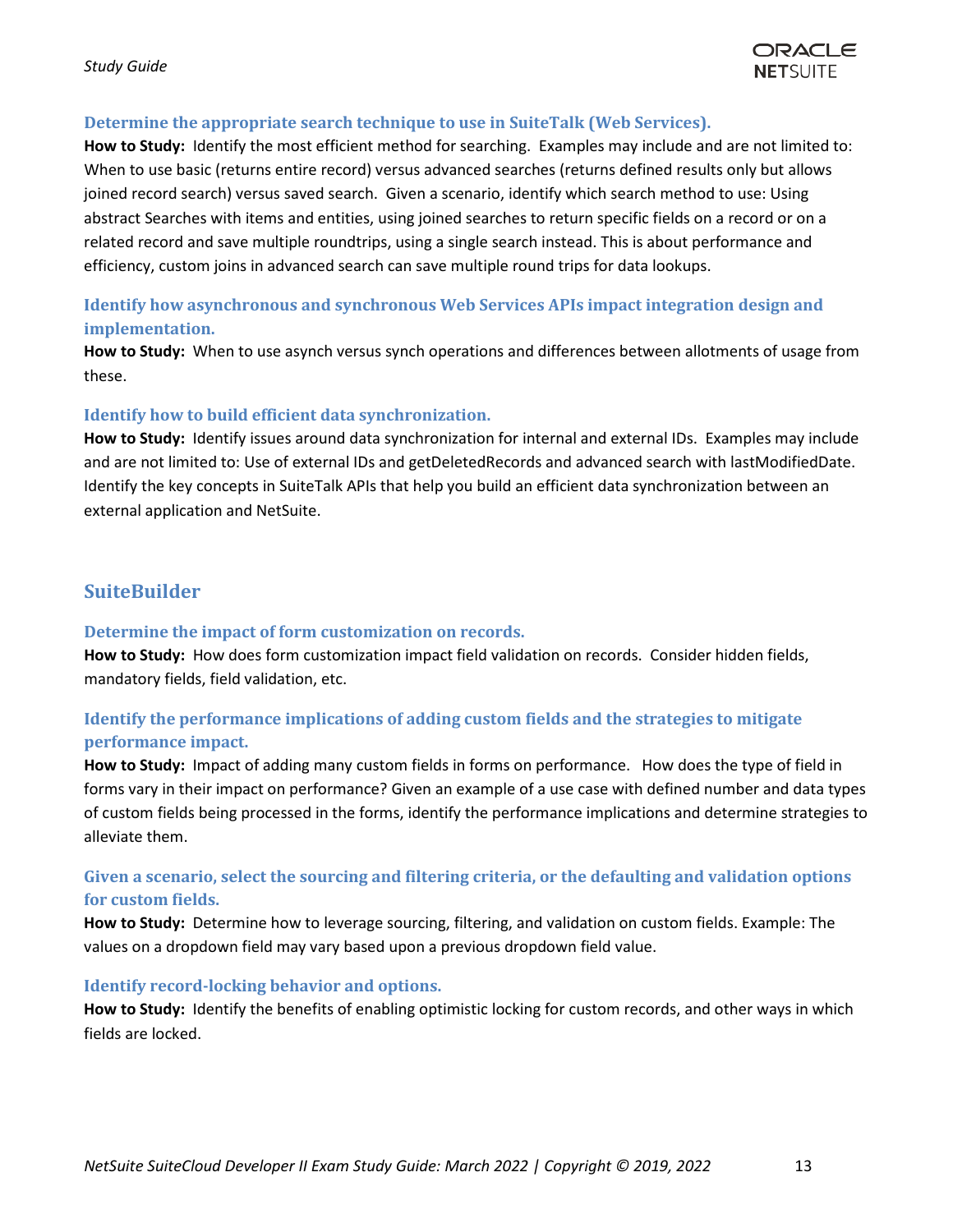

## <span id="page-13-0"></span>**Identify the various options available under the permissions model for custom records.**

**How to Study:** What are the differences between "access type" and "allow UI access"? What is the impact of setting the default access control to None (with role-specific access control) versus opening the record to all?

## <span id="page-13-1"></span>**Identify how configurations, settings, and preferences impact the behavior of a NetSuite instance.**

**How to Study:** Understand the available configurations, settings, and preferences, for example custom transactions, custom forms and custom elements that you can create with SuiteBuilder to customize a NetSuite instance.

## <span id="page-13-2"></span>**Identify implications of deleting or inactivating custom record types.**

**How to Study:** Understand how the system should handle the deletion of record types referenced by a custom field. Allow delete of lists/record values preference (especially when the records are still being referenced by custom fields). Determine the differences between Inactivating versus Deleting custom record types, identify constraints around deleting custom records, and how to address these limitations.

## <span id="page-13-3"></span>**SuiteAnalytics**

## <span id="page-13-4"></span>**Identify implications of using saved searches and coded searches.**

**How to Study:** Benefits and risks of leveraging saved searches to decouple search customizations from code changes. Understand the risk that someone could mess up the saved search and break automation. Identify the impact that saved search access control has on scripting.

## <span id="page-13-5"></span>**Identify implications of managing a large volume of search results.**

**How to Study:** Understand paginated search results in the context of governance. What is the limit on results per page? Identify impact of and remedies for pagination of searches on solutions.

## <span id="page-13-6"></span>**Identify implications of search techniques in SuiteTalk and SuiteScript.**

**How to Study:** Understand the differences between NLOBJsearch methods and NLAPIsearchRecord. Questions may include pagination as well.

## <span id="page-13-7"></span>**Design Fundamentals**

## <span id="page-13-8"></span>**Identify the role of installation scripts in SuiteBundler.**

**How to Study:** Understand how installation scripts are used and the order of steps that are executed in them. Understand how to use installation scripts to seed data using a CSV import.

## <span id="page-13-9"></span>**Determine how SuiteBundler handles collisions or conflicts during installation or update.**

**How to Study:** Understand how the installer handles collisions and script IDs in scripts, Identify considerations of interoperability of bundles. Given a scenario, predict resulting location and bundle components grouping of a newly installed bundle. Predict the behavior when updating existing components; identify implications of multiple bundles/scripts working on the same objects/fields.